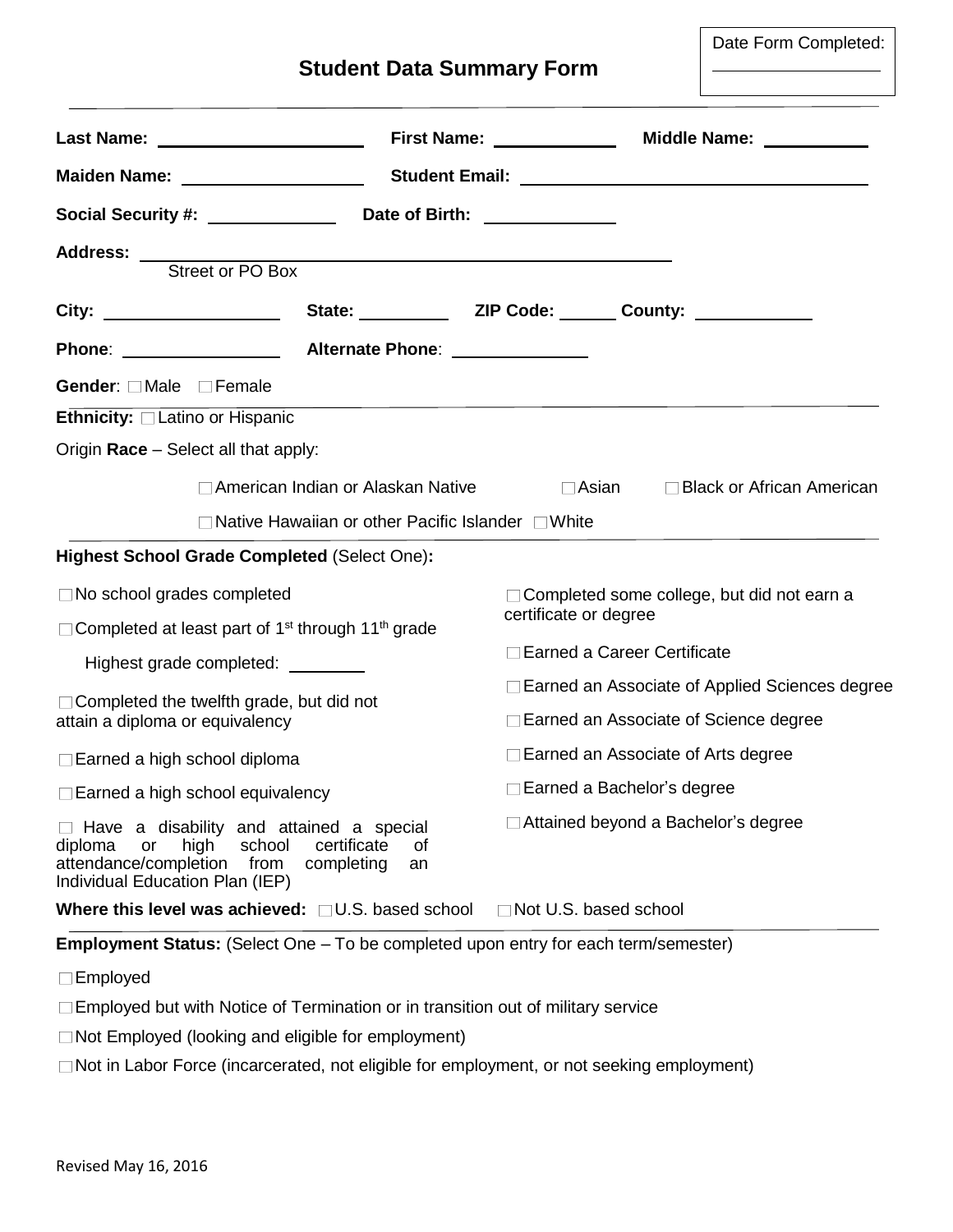**Background** (Select all that apply – To be completed upon entry for each term/semester):

The school system and the Florida College System provides services for persons with disabilities. If you need assistance in the course of your studies, please notify a school or college administrator.

Youth in Foster Care (including aged-out)

**■** Single Parent Bingle Pregnant Woman Berceived employment barriers

 $\Box$  Previously or currently subject to any stage of the criminal justice process

 $\Box$ Low-income individual (or their dependent) employed primarily in farming currently unemployed or finding difficulty obtaining work for 12 months out of the last two years

 $\Box$ Migrant or seasonal farmworker (or their dependent)  $\Box$  Homeless without a fixed, regular nighttime residence

 $\Box$  Homeless but staying in non-traditional housing (ex: park, abandoned building, or bus station)

 $\Box$ Child of migrants who have changed school districts in the last 3 years due to parents' seasonal employment

 $\Box$  Previously unemployed or underemployed while caring for home and family (unpaid)

 $\Box$  Previously supported by public assistance or family, and now unemployed or underemployed

 $\Box$  Parent of a child within two years of no longer receiving TANF (formerly AFDC)

 $\Box$  Unemployed dependent spouse of a member of the Armed Forces on active duty or is deceased or disabled as a result of military service

## **This Section to be Completed by Adult General Education Agency**

**Enrollment Date: Separation Date:** 

**Signed Release of Information on File:**  $\Box$  Yes  $\Box$  No

**Program Enrollment Type – Select all that apply:** 

 $\Box$ ABE  $\Box$  ESOL  $\Box$ ASE (AHS, High School Equivalency Program)

## **Institutional Programs:**

 $\Box$  Correctional Facility  $\Box$  Community Correctional Program  $\Box$  Other Institutional Settings **Assessment –** Pretest within first 12 hours of instruction

| Assessment name: __________ |           |  |  | Date: <u>________________</u> |                                                             |
|-----------------------------|-----------|--|--|-------------------------------|-------------------------------------------------------------|
|                             |           |  |  | Scale<br>Form Level Scores    | <b>Class Information</b>                                    |
|                             | Reading   |  |  |                               | $\Box$ Distance Education                                   |
|                             | Math      |  |  |                               | <b>Class Site:</b>                                          |
|                             | Language  |  |  |                               | <b>Expected Attendance Hours/Dates</b><br>(Weekly/Monthly): |
|                             | Listening |  |  |                               |                                                             |